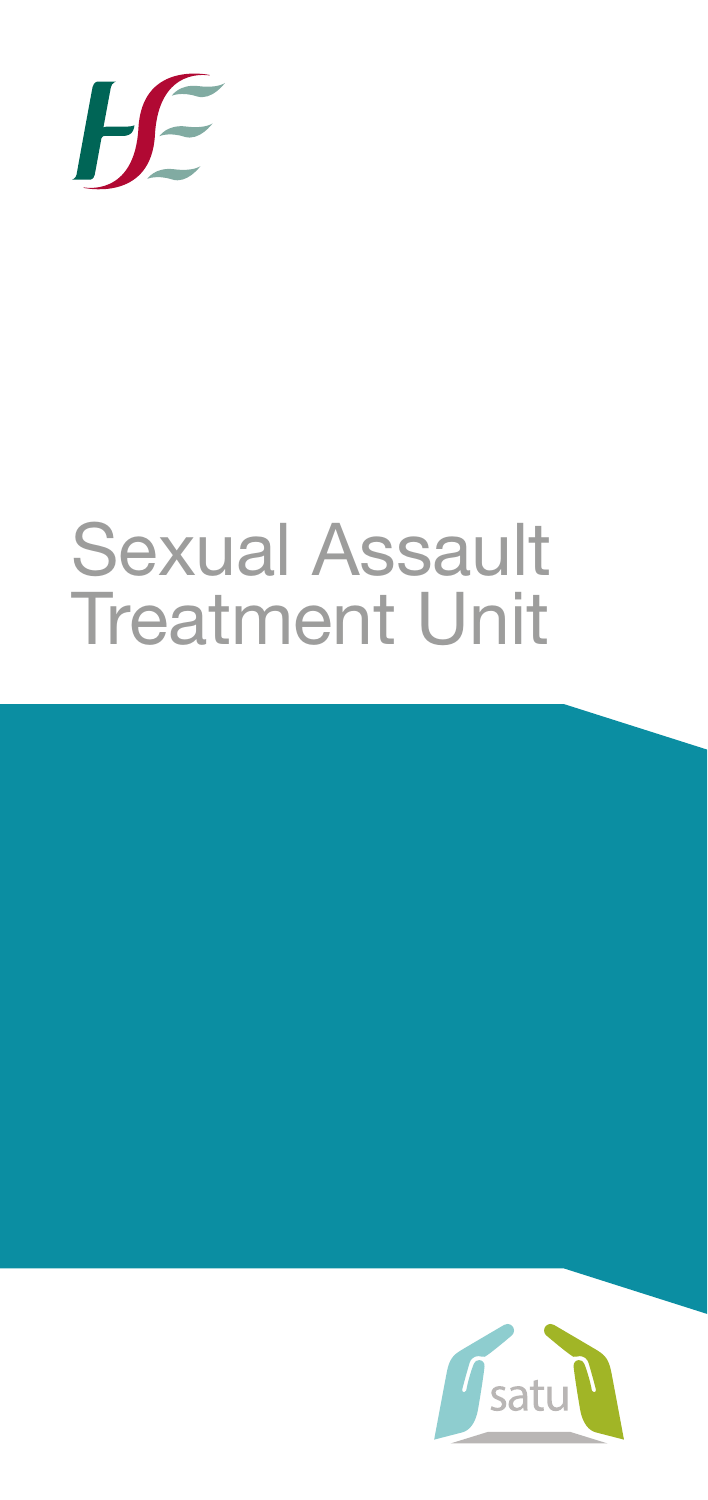# **Sexual Assault Treatment Unit**

**A Sexual Assault Treatment Unit** (SATU) is a safe place to go if you have, or think you may have, been raped or sexually assaulted.

It is a free and confidential service. We are here to help, 24 hours a day.

Your healthcare needs are our priority. We care for all genders and gender identities aged 14 years and over.

You will be offered a health check and medication whether you decide to have a forensic exam or not. A forensic exam is a type of medical exam carried out to collect evidence after a rape or sexual assault.

### **Get help as soon as possible.**

We can carry out a forensic exam up to 7 days after a rape or sexual assault. The best time for forensic samples to be collected is within the first 72 hours (3 days) after the assault.

## **If you need urgent help, call the Gardaí on 112 or 999.**

For support at any time, call the Rape Crisis Centre national 24-hour helpline on 1800 77 88 88. If you have a concern about child sexual abuse, LoCall CARI on 1890 92 45 67 or request a call back on [cari.ie](http://www.cari.ie).

If you have been raped or sexually assaulted, try not to:

- **•** eat or drink
- **•** brush your teeth or use mouthwash
- **•** smoke or vape
- **•** shower or take a bath
- go to the toilet (pee or poo)
- **•** wash your clothes or underwear
- **•** touch or throw away any condoms used

**Don't worry if you can't follow any of these steps. We can still help you.**

# **If you are over 18**

You can report the sexual crime to the Gardaí straight away. Or we can store evidence for up to one year if you need time to think about reporting. You don't have to report anything to the Gardaí if you don't want to.

# **If you are under 18**

If you're under 18, the sexual crime has to be reported to Tusla and the Gardaí. This is to keep you safe and give you support. You must have a parent, quardian or trusted adult with you when you come to a SATU.

For further information, visit **[hse.ie/satu](http://www.hse.ie/satu)**